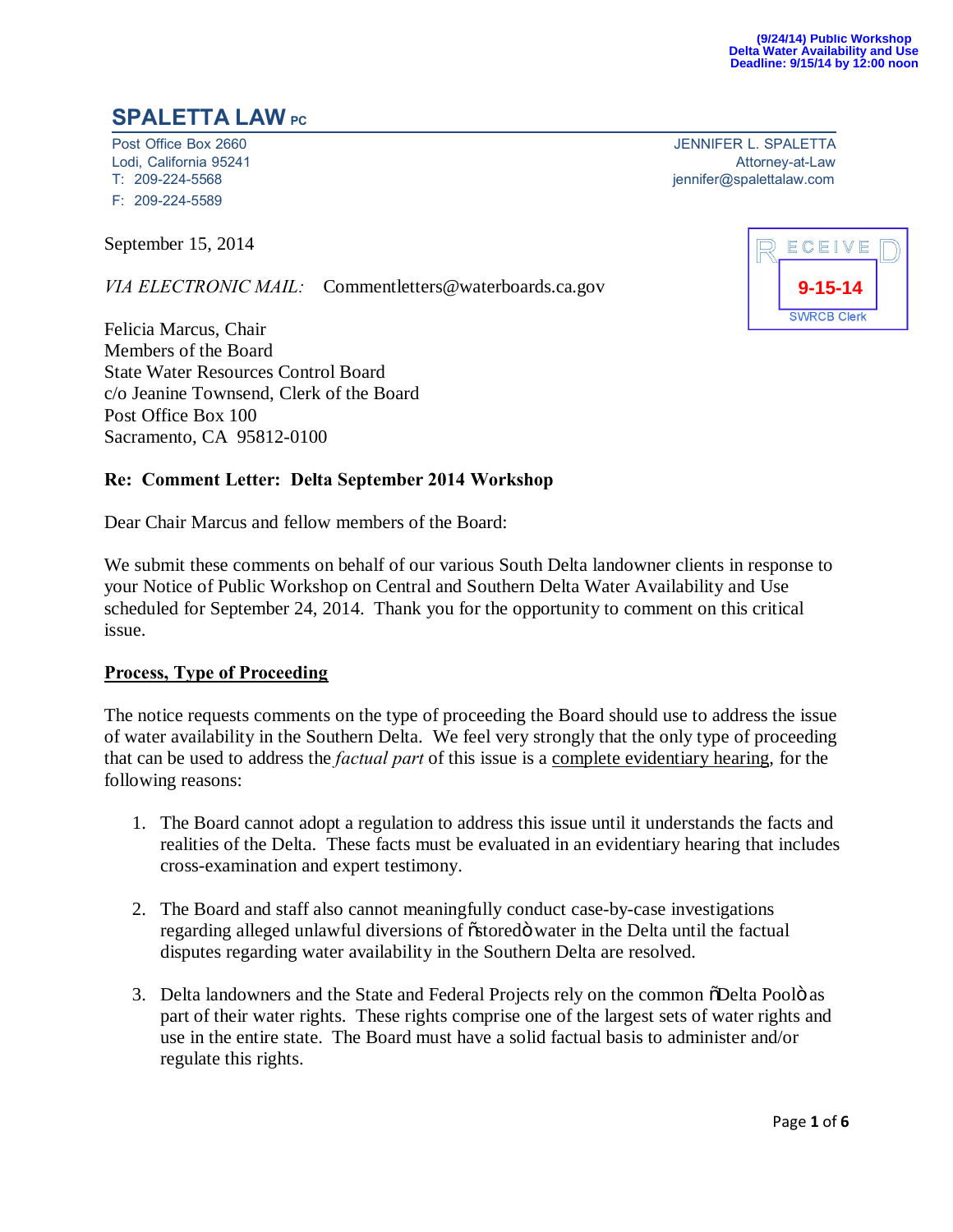- 4. The Delta is complex and works differently than a normal stream flowing out of the mountains. The effect of the tides and the use by the projects of Delta channels for conveyance adds to this complexity. The interested parties should be required to put forth evidence to support their view of how water availability in the Delta should be determined. Other interested parties must be allowed to cross-examine each witness to highlight the strengths and witnesses of the testimony so that the Board members can obtain a complete and unbiased understanding of the facts.
- 5. This year the Board has curtailed all post-1914 appropriative rights, including early permits and licenses that divert from the Delta and pre-date the export projects. If there is water available in the Delta, these curtailments were improper and need to be lifted before additional damage to these lands is done. Also, this problem must be resolved before another dry year.

Once the evidentiary hearing is over, the Board can make factual findings regarding how it will determine water availability in the Delta. Aggrieved parties could appeal any findings/decision based on the administrative record.

The determination of l*egal issues* is not best suited for the Board and should be referred to a Court. For example, the projects have claimed that riparian diverters in the Delta have no right to divert water that is composed of tidal flows. The Delta interests, including my clients disagree. The riparian rights doctrine was developed by the Courts at common law. Riparian rights are not defined by the Water Code or by this Board the precedent. This is the type of legal issue that should be decided by a Court of law in the first instance. We would support a request by the Board to Court of law to decide these fundamental legal issues.

## **Issue Identification/Questions to Address**

The Notice included three proposed questions and requested input. We respond to each:

*Notice Question 1: Is any of the previously stored water in Sacramento River watershed reservoirs that DWR and USBR release from storage (including releases for exports from the Delta or salinity control and public trust protection, or stored water that is transferred through the Delta from purchase points north of the Delta to points of delivery south of the Delta) available for appropriation by diverters in the central and southern Delta?*

This question confuses the main issue and should not be used. The main issue is not whether stored water is available for use by diverters in the Delta. Delta diverters are not seeking or intentionally diverting stored water. The main issue is how to determine water availability in the Delta. If Delta water availability is defined as the Delta interests believe it should be, this question would become essentially irrelevant.

*Notice Question 2: Does the connection of the Delta provide additional water to satisfy water right demand in the central and southern Delta? If so, is this water subject to, or available for appropriation or riparian right? Are there other sources of water available for appropriation or riparian right in the central and southern Delta, other than contributions from Sacramento-San Joaquin watersheds?*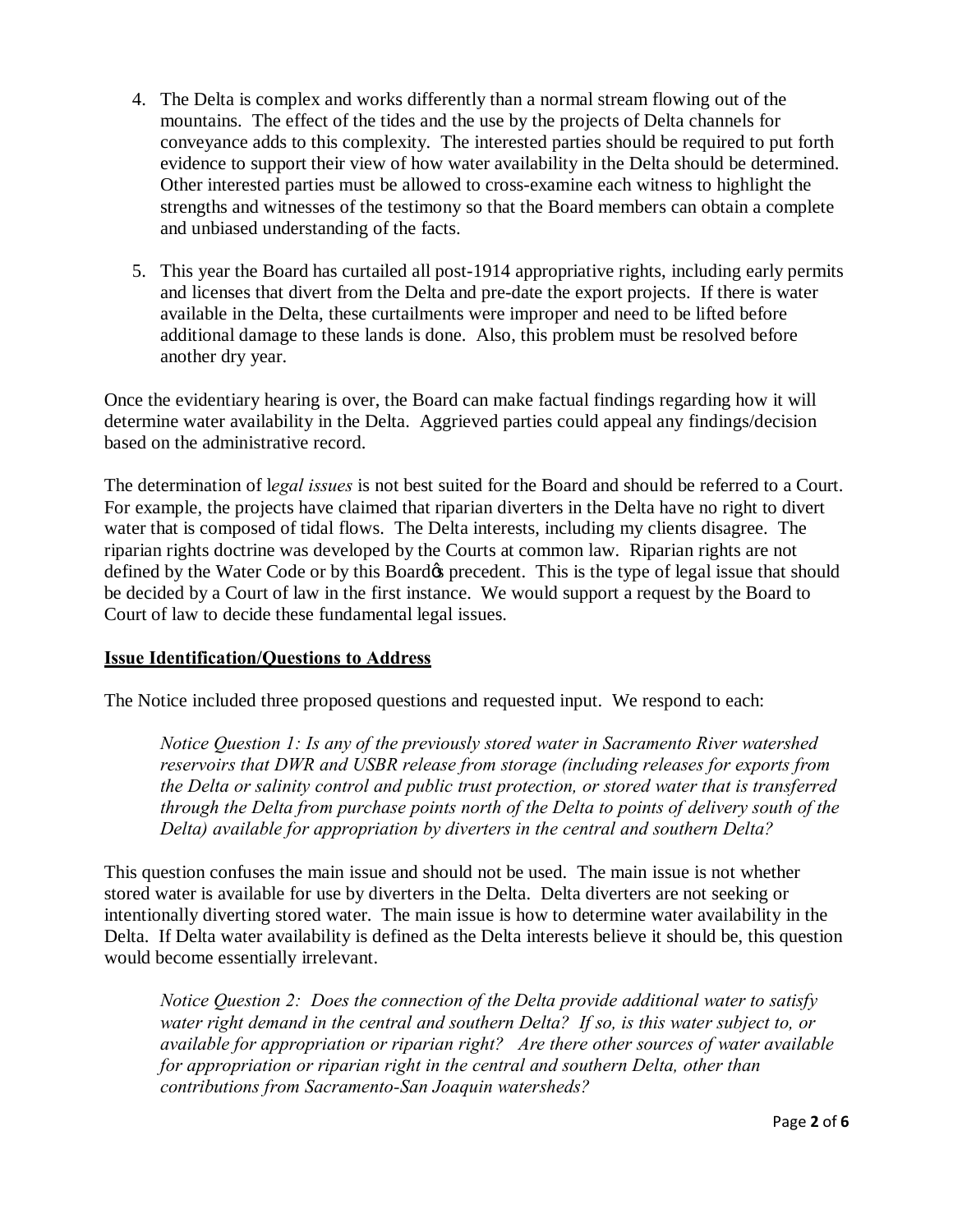This second question is closer to the main issue facing the Board. However, as phrased it mixes factual, legal and policy issues. We recommend rephrasing as follows:

# **Issue: Is there water available for diversion in the South and Central Delta absent operation of the projects?**

- **a. Factual Question: Are there other sources of water in the central and southern Delta, other than contributions from Sacramento-San Joaquin watersheds?**
- **b. Legal Question: Are these other sources of water available for appropriation or use under a riparian right?**
- **c. Policy Question: How should water availability in the South and Central Delta, absent the projects, be determined?**

It is appropriate for the Board to hold a hearing on the factual and policy questions. The legal question must be resolved by a Court.

Further, the factual question is complex and includes numerous sub-parts. We have attached as Exhibit A to this letter a partial list of subparts of this factual issue that would necessarily become part of an evidentiary hearing.

*Notice Question 3: Will the required diversion information proposed in the draft Order, in conjunction with the information submitted pursuant to the Delta TUCP Order, be sufficient to inform a State Water Board determination on the availability of water for diverters in the central and southern Delta?*

The third question involves the policy and logistics involved in getting the right information to Board staff so that they can actually administer water rights once water availability in the Delta is understood. However, there is a serious disconnect with this question, as phrased, and the main issue of water availability.

The concept of determining water availability in the Delta relates to determining what water is available for valid water right diverters. The draft order embraces a totally different concept 6 determining who is a valid water right diverter regardless of what water is available to divert. As we explain in detail below, the draft order (1) is grossly overbroad because it covers all diverters in the Delta, (2) unfairly targets one region of the State, and (3) would result in an enormous waste of private and public time and resources with no identifiable benefit.

## **Comment on the Draft Order for Additional Information**

The draft order proposes to require ALL diverters in the Delta to provide information to the board within 5 days. The information requested is (1) the type of water right claimed for each point of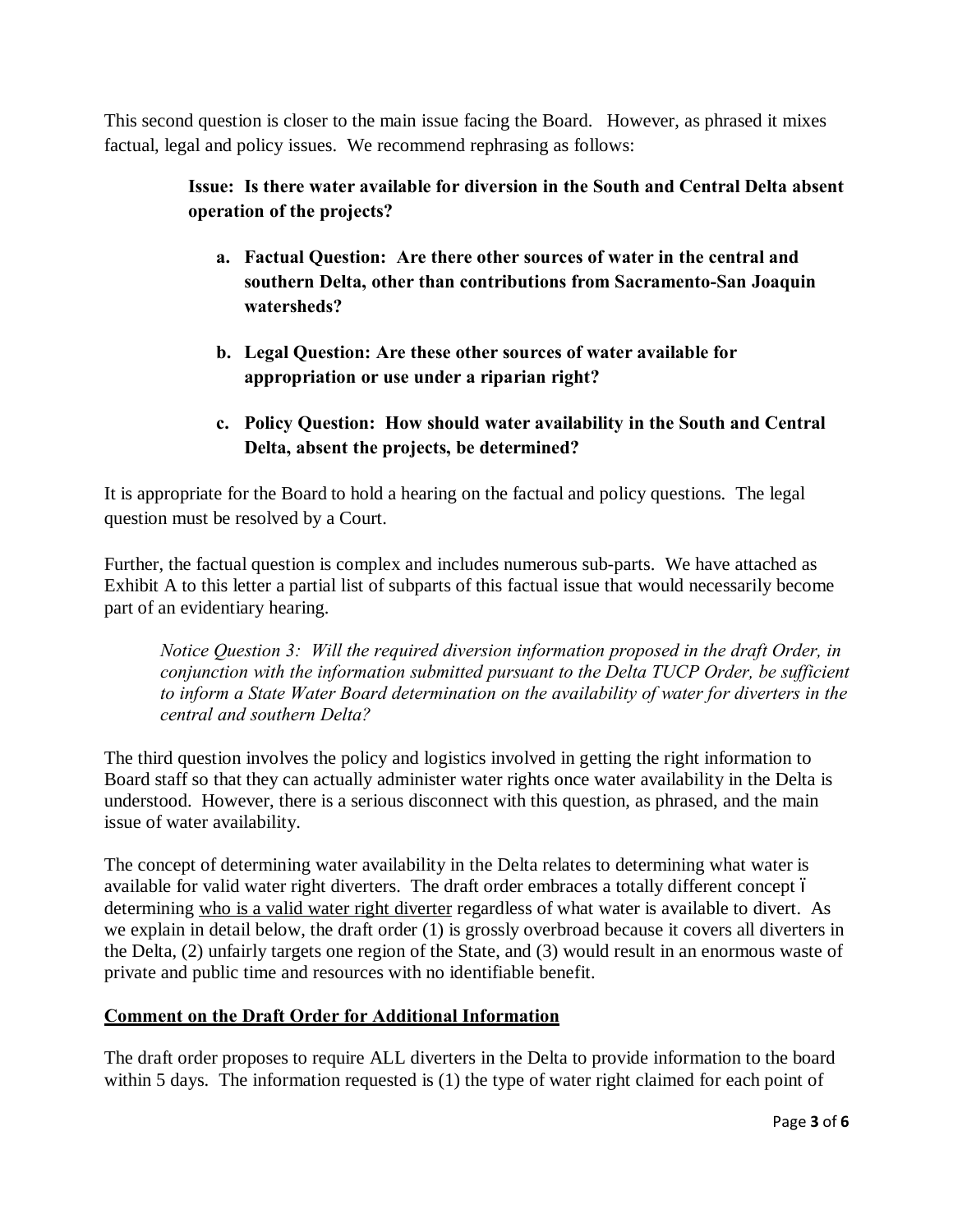diversion and place of use, and (2) diversion amounts from October 2013 to December 2014.

- 1. **The requested information cannot be realistically provided within 5 days**: Most diverters are currently harvesting crops. It would take several hours to compile the requested information for each point of diversion and each field. Additionally, diverters will likely want to consult with their water rights counsel.
- 2. **The Board already has the requested information on the type of water right being claimed.** This information is already part of the Statements on file for each diverter and each diversion point. If the Statements are unclear on this point, then it would make sense for the Board to ask for clarification from only those who filed unclear statements.
- 3. **The Board will receive the same water use information from most diverters in June 2015 when reporting is due.** The same information must be reported by diverters on their triennial reports, which generally take several months to compile for larger farmers. It is unclear what the Board could do with this information between now and June that would be useful. If the Board believes this information is necessary earlier, at a minimum, it should give farmers at least 60 days to compile it so that they can get through harvest and do a good job with the compilation.
- 4. **The order is overbroad and without rationale basis.** The board only has authority under its regulations to make information requests when there is a complaint alleging interference with a water right or upon receipt of information indicating unlawful diversion of stored water. Obviously, the board should not act on unfounded complaints that lack specificity or a showing of actual injury as this would be an abuse of discretion.

Here, the Board has not received a credible complaint or information indicating that stored water is being unlawfully diverted. The credibility of the projects of allegations must be evaluated in an evidentiary hearing. *There has been no allegation that the projects are unable to pump from the export pumps the amounts this Board has allowed them to pump pursuant to their rights* 6 there has been no actual or alleged interference with a water right.

Further, a generalized complaint of unlawful diversion against each and every diverter in the south and central delta that they are stealing stored water or do not have a valid water right is not reasonable or credible. Board staff have spent countless hours over the past five years investigating complaints against purported unlawful diversions in the Delta only to determine the complaints are unfounded.

This Board should not even consider using such an order to request information until the projects put forth at least some evidence to suggest that specific diverters are diverting without a valid right. Absent this kind of specific complaint, any such order would be an abusive fishing expedition against a single region of the state.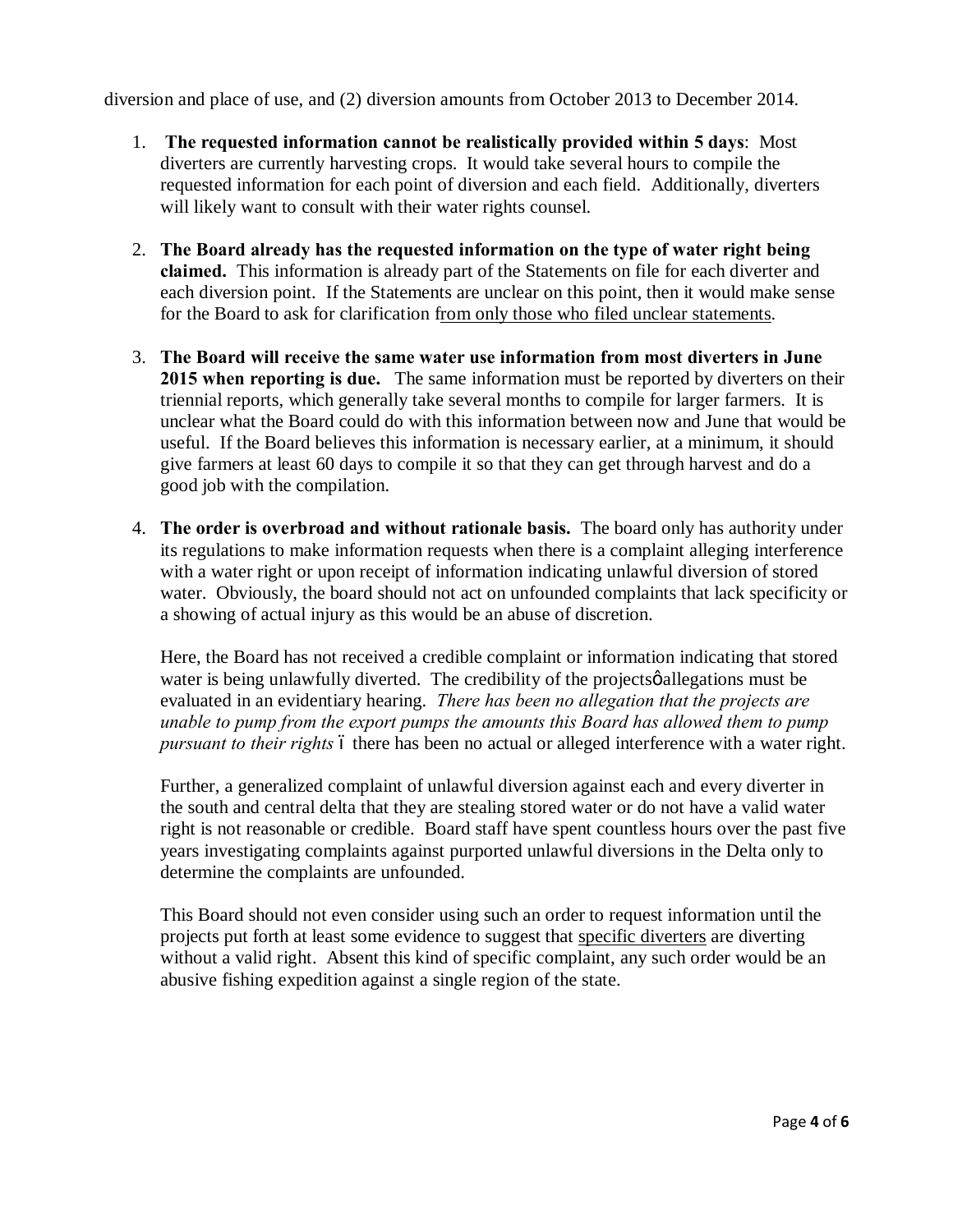Thank you again for the opportunity to comment and for your thoughtful consideration of these important issues.

Very truly yours,

Jonnique Spalette

JENNIFER L. SPALETTA Attorney at Law

cc: SWRCB Board Members Tom Howard, Executive Director